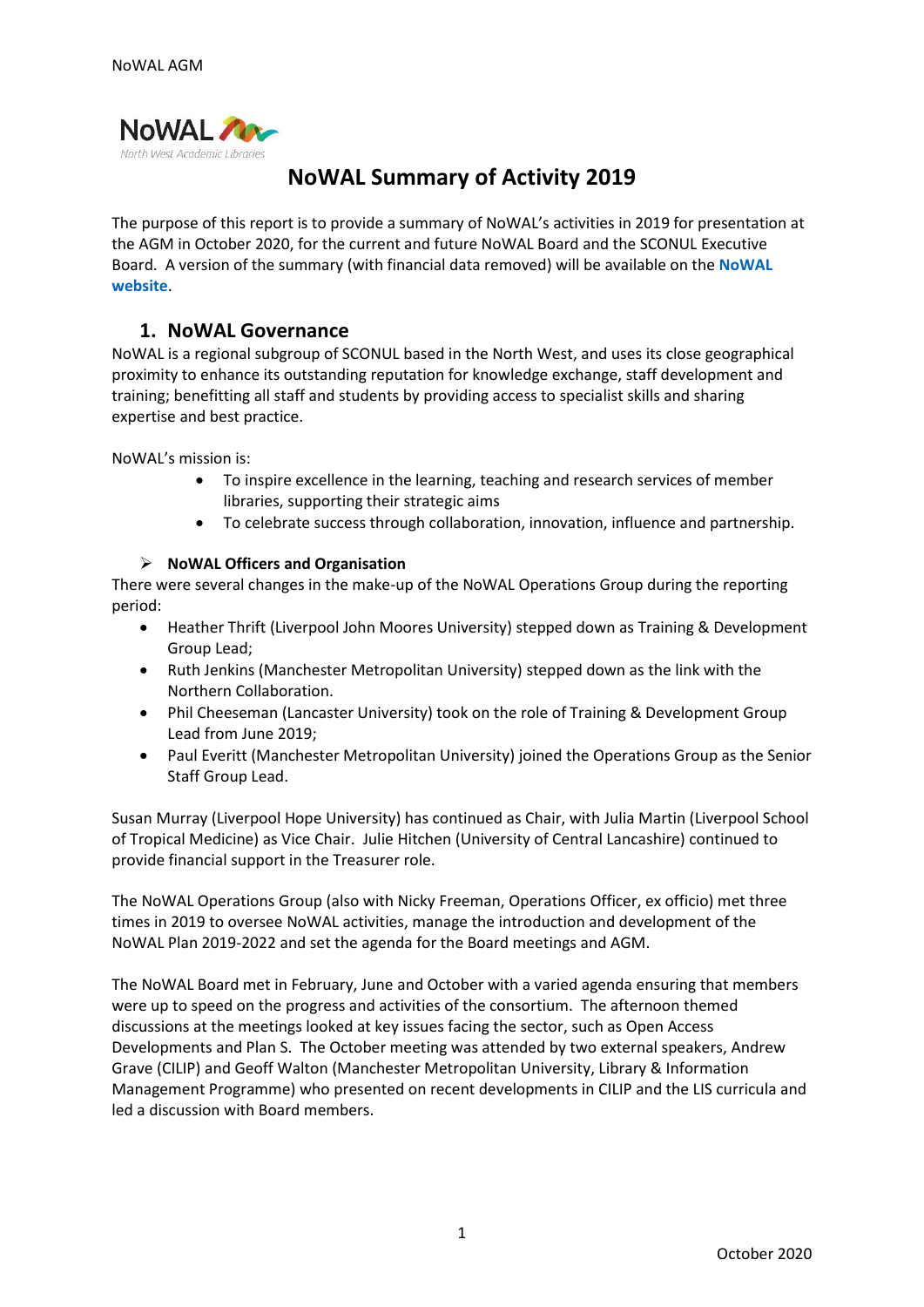During 2019, NoWAL continued to build on the relationship with SCONUL as a regional sub-group, with SCONUL providing administrative and financial support to the consortium, particularly helpful during the conference period.

NoWAL extends its thanks to the University of Salford Library for continued hosting of the NoWAL Operations Officer during this time.

# **2. Achievements and Performance**

## **2.1 NoWAL Plan**

During 2019, the NoWAL Plan 2016-2019 came to an end, with the Operations Group highlighting the achievements and success of the plan. The Group also developed a new plan for 2019-2022 in liaison with the Board and Senior Staff Group, creating three new strands on which the work of the consortium would focus:



## **2.2 NoWAL Training & Development Programme**

The Training & Development Programme continued to develop during this period, with 2019's activity again underlining the consortium's strong commitment to collaboration and partnership, witnessed in its exchange of experience events, teachmeets and workshops. There were fewer events, particularly expert events, in 2019 as it was a conference year and time and resources were allocated there.

NoWAL ran 12 events, hosting a total of 287 people – an average of 24 people per event: 6 Exchanges of Experience/Workshops, 1 TeachMeet, 4 visits to special interest libraries in NoWAL locations and 1 expert event (Understanding & Dealing with Change facilitated by Lisa Jeskins), the latter making use of NoWAL funds for the benefit of its members. All of the events were wellreceived and well-attended by attendees and provided additional value to member libraries. *See Appendix 1 for a full list of events.*

NoWAL wishes to thank all staff and institutions involved in running the events. Their contributions and enthusiasm help to enable a coherent and inspiring set of events for all members.

## **2.3 NoWAL Conference 2019**

The NoWAL conference (#nowal19) was entitled *Exploring & supporting diversity in academic libraries*. Hosted at the Foresight Centre, University of Liverpool in July 2019, it focused on issues of diversity and inclusivity in academic libraries, hosting 131 people from across NoWAL, as well as from many universities around the UK. The Programme offered a balance of papers and workshops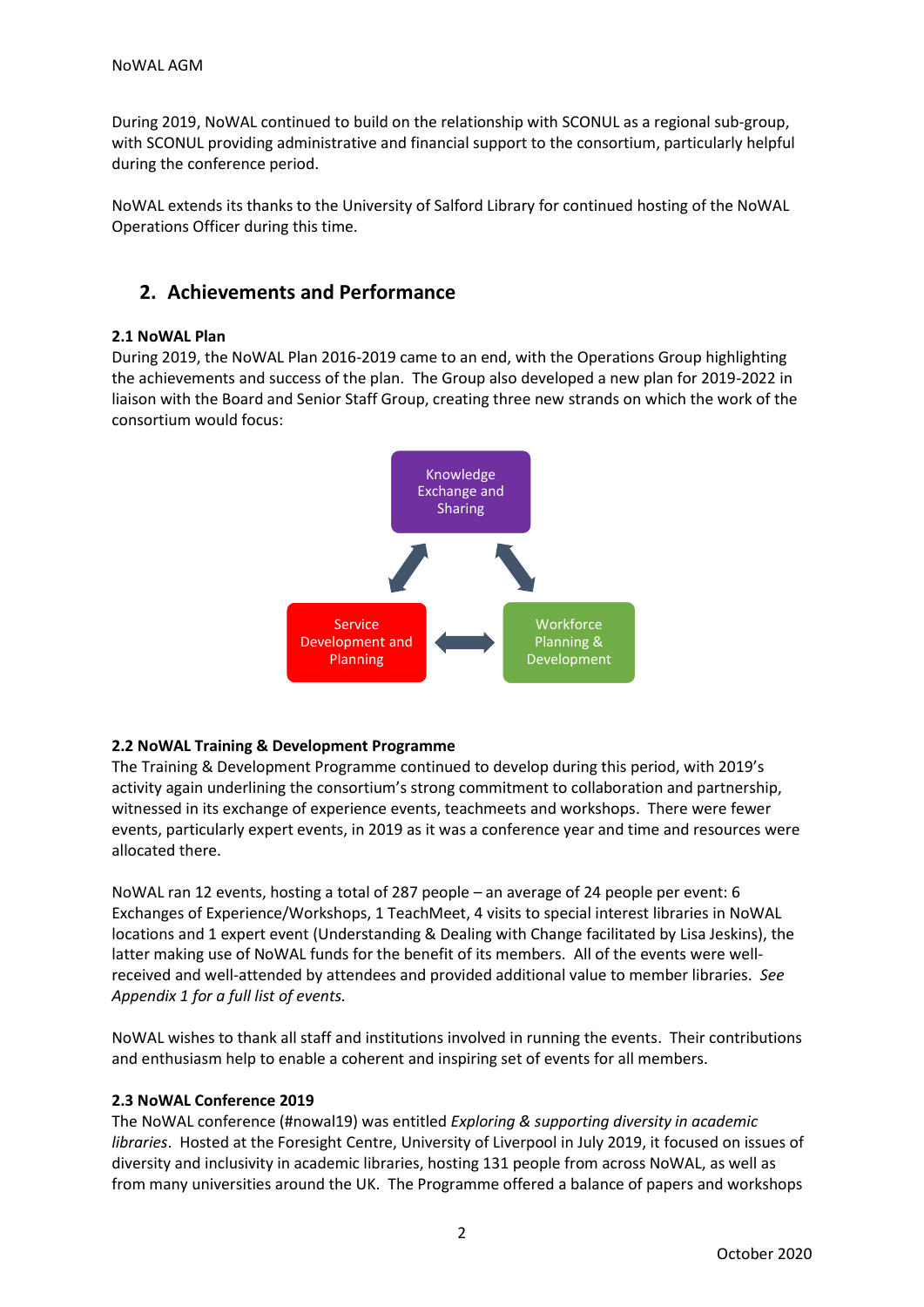across the four conference themes: Accessibility; Collaboration & Engagement; Inclusive Workplace Culture; and Mental Health & Wellbeing. Dr Jason Arday provided a thought-provoking keynote, addressing the persistence of racism in HE and advocating for the decolonising of knowledge and curricula. A post-lunch panel question and answer session, chaired by Susan Murray, proved a successful addition to the conference, with audience participation & insightful panel comments. The conference raised the profile of NoWAL on a national level with its combination of external delegates and speakers, coupled with the innovative NoWAL projects and activities showcased.

### **2.4 NoWAL Communities of Practice**

The Academic Skills, Copyright and Technology Communities of Practice (CoP) created in 2018 continued to develop, facilitating the coming together of staff from across the consortium to discuss key topics and share experiences within their own field of expertise. Development of the Buildings & Space Management CoP stalled in 2019 and it is likely that it will fold in 2020. However, an additional Content & Collections CoP was developed which continues to meet regularly and to discuss the strategic development of content in member libraries.

### **2.5 Annual Review 2019**

NoWAL produced its **[Annual Review 2019](https://spark.adobe.com/page/VkOnTx8xyvIfg/)**, outlining the key activities of the consortium over the year and celebrating the achievements of the 14 member institutions and of the special interest groups, communities of practice and functional groups.

# **3. NoWAL Functional & Special Interest Group Reports**

## **3.1 NoWAL Senior Staff Group (SSG)**

It was agreed at the end of 2018 that the frequency of Senior Staff Group meetings would be amended to follow the pattern of Board meetings. For 2019, therefore, the Group met in February, May and October, with discussion topics ranging from the NoWAL Plan, maintaining a record of expertise and experience across the consortium to collection management policies and accessibility. The Group continued to hold meetings at different institutions, with a 'roving chair' assigned by the host institution. In 2019, the meetings were hosted by Manchester, LSTM and Chester.

During the year, members of the Group completed a survey looking to ascertain their thoughts on the future of the Group, its functions and remit. The overwhelming feeling from those who completed it was that it should continue in its current form and that they found it to be an invaluable way for senior staff to share knowledge and experience across a range of key areas in service development.

### **3.2 NoWAL Procurement Group**

During 2019, Elizabeth Gillespie (Liverpool) continued as Chair of the Procurement Group. Fiona McClean (Chester) and James Stephens (Cumbria) were joint Monographs co-ordinators, with Sarah Taylor (Salford) and Helen Charles (Manchester) joint Serials co-ordinators.

*Monographs:* During 2019, the Books, E-books, Standing Orders and Related Material - Inter-regional Agreement was extended to  $31<sup>st</sup>$  July 2021. The NWUPC provided institutional spend data for the framework agreement to all members. A book review meeting was held at the University of Chester in March. Most of the issues discussed related to ProQuest, with staff reporting issues with delivery turnaround times and damaged deliveries. The first meeting of the NWUPC Library Services Group took place in July. Members of the group discussed ongoing issues when trying to integrate book supplier systems with library management systems via API. It was suggested that this is included in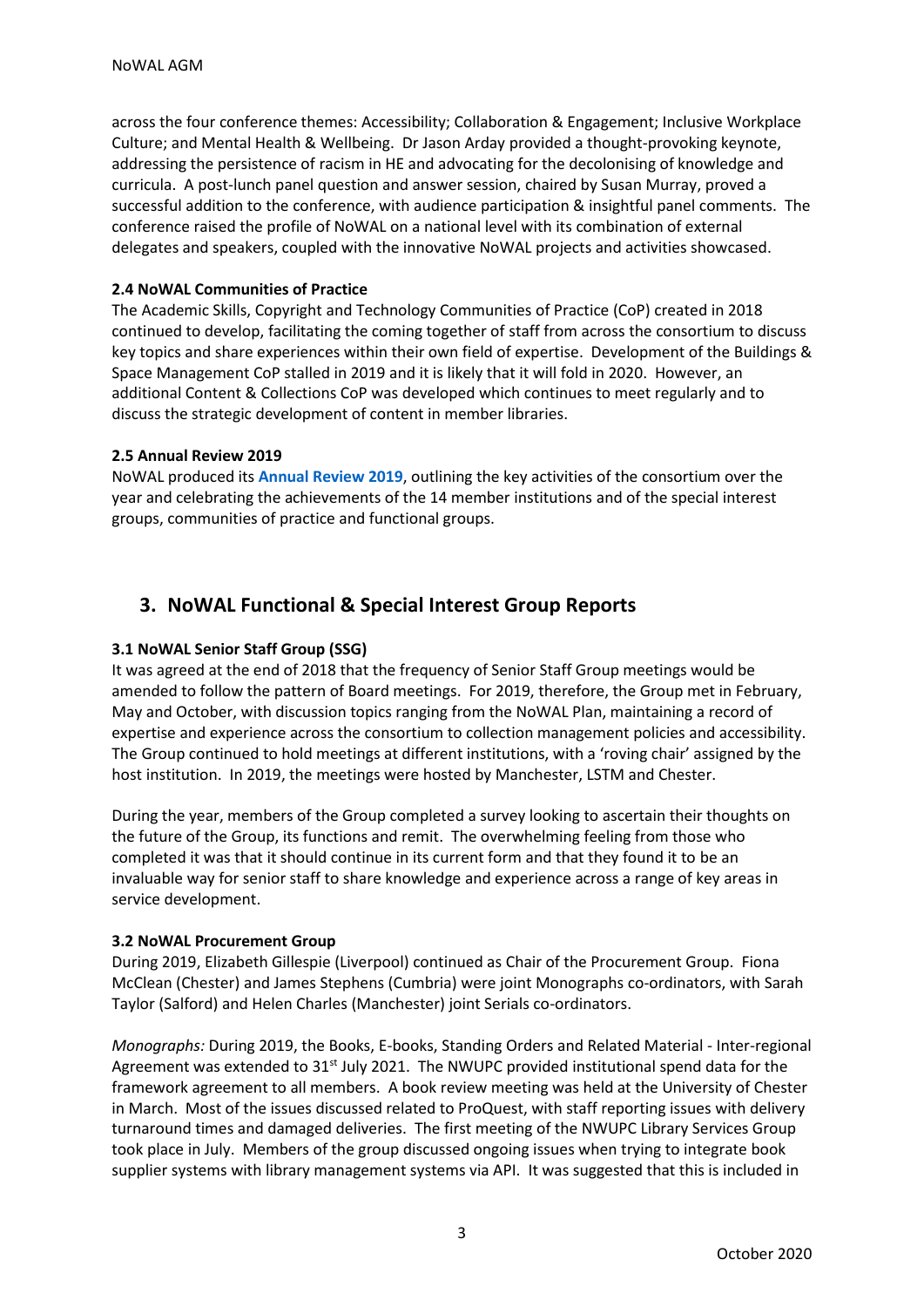future tender discussions and the NWUPC will invite book suppliers to the next meeting (March 2020). Book Supplier Review meetings took place in October. There was a reported slight reduction in agreement spend from 2017/18 to 2018/19; this is likely to be related to Brexit and some spend going direct to publishers for EBA rather than via aggregators.

*Serials:* The Serials, Periodicals and Associated Services Framework Agreement ended on 30th April 2019. The new framework has been awarded to four suppliers EBSCO; LM Information Delivery; Otto Harrassowitz; and Prenax. The agreement commenced on 1<sup>st</sup> May 2019, led by SUPC. It includes all University Purchasing Consortia and Academic Library Consortia across England and Wales. The end date is 30<sup>th</sup> April 2021, with optional annual extensions to 30th April 2023. In July, a 'Northern Consortia' Supplier Day was held in Leeds for members of NoWAL, NeYAL and MUAL. LM, EBSCO and Prenax attended to discuss their Framework agreement offers and meet with institutions to discuss the Framework and answer institutions' questions. Institutions have been undertaking supplier call-off to move to the new framework agreement.

### **3.3 NoWAL Research Group**

In June 2019, the Group organised a full-day exchange of experience event on Open Research, hosted at the University of Manchester. The event included a presentation from staff at Lancaster University reflecting on work undertaken to promote a culture of Open Research across the University, including engagement, advocacy, policy refreshes and consultation with senior leadership. There were workshops, facilitated by Judith Carr, on innovations and tools in Scholarly Communications and exploring how using a Business Model Canvas could focus efforts to promote openness at institutions. There were presentations from University of Manchester staff on reproducibility and working as a librarian on an open research project; and Open Access+ and how to reach broader audiences. The day finished with a presentation from the Wellcome Trust looking at Open Research from a funder perspective. In July 2019, Lucy May (Manchester) stood down as Chair of the Research Group (due to maternity leave) and Judith Carr (Liverpool) stepped up from her role as Vice Chair. Katherine Stephan took on the role of Vice Chair.

### **3.4 NoWAL Academic Librarians' Group**

Olwen Pennington and Sheila Murphy (Edge Hill) continued to chair the group during 2019. The Group met in May and November, rotating the meetings round the member libraries, with Liverpool and Edge Hill hosting. The meetings provided a varied agenda looking at drafting reports for academic staff and engagement with departments; induction strategies; the benefits of communities of practice; and highlights of the Relationship Management and NoWAL conferences held in 2019. Members of the Group continue to cite the opportunity to discuss relevant issues with colleagues from across the region as a key benefit of the meetings and of the group in general.

In March 2019, the Group hosted a very successful TeachMeet on Playful Learning at Edge Hill's Manchester Campus. There were presentations and interactive demonstrations from Cumbria, Manchester, Manchester Met and Salford outlining their playful learning successes, including use of locked boxes, escape rooms and a research-based open access game.

### **Thanks**

Thanks are extended to the outgoing Chairs of the Special Interest and Functional Groups for all their contributions to the work of NoWAL over the year.